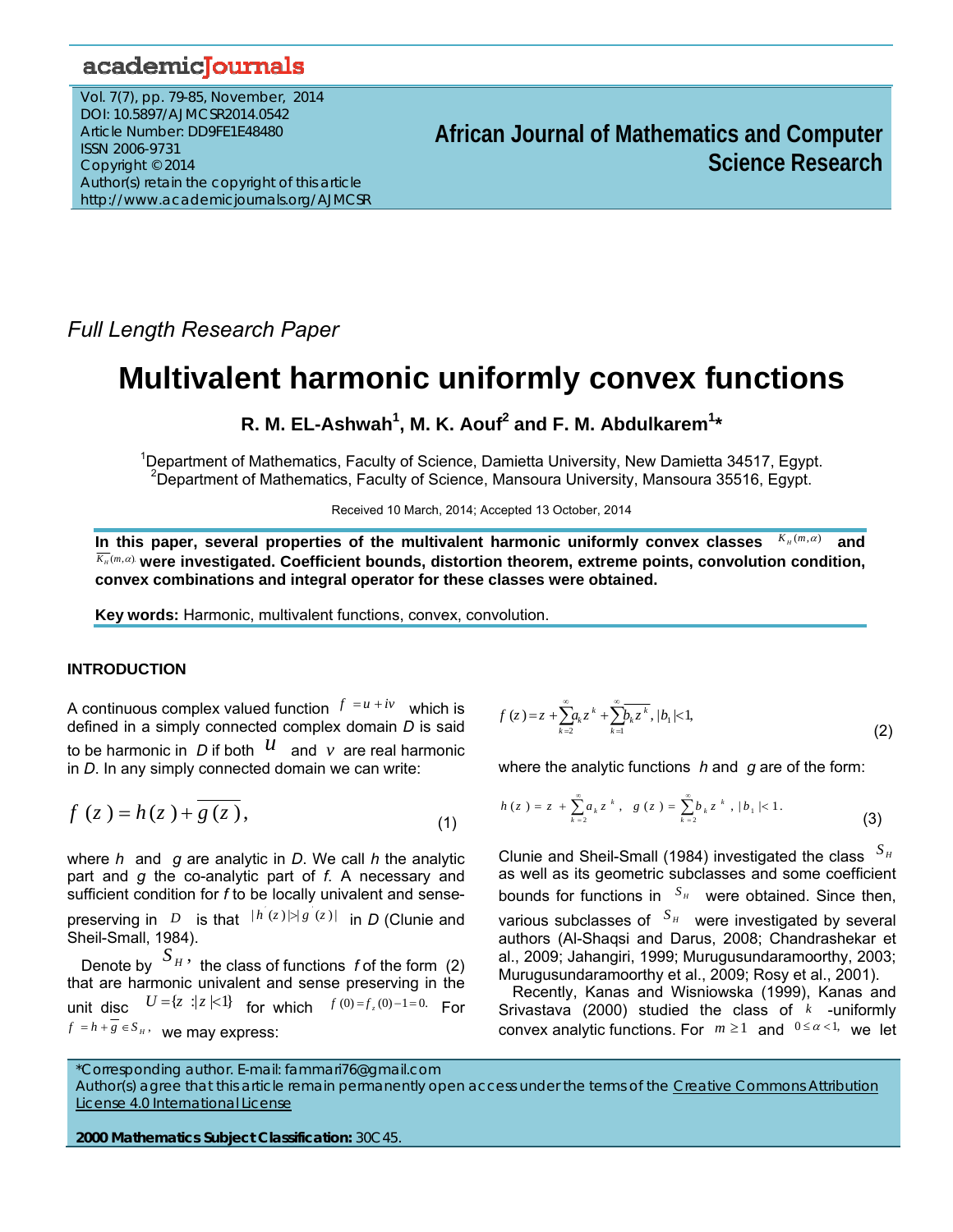$H(m)$  denote the class of multivalent harmonic functions  $f(z) = h(z) + \overline{g(z)}$ , where

$$
h(z) = zm + \sum_{k=m+1}^{\infty} a_k zk, g(z) = \sum_{k=m}^{\infty} b_k zk, |b_m| < 1.
$$
 (4)

We consider the class  $K_H(m, \alpha)$  of functions of the form (1) where *h* and *g* are given by Equation (4) satisfying the inequality

$$
\operatorname{Re}\left(\frac{z^{2}h''(z)+zh'(z)+\overline{z^{2}g''(z)}+\overline{zg'(z)}}{zh'(z)-\overline{zg'(z)}}\right)
$$
\n
$$
\geq \left|\frac{z^{2}h''(z)+zh'(z)+\overline{z^{2}g''(z)}+\overline{zg'(z)}}{zh'(z)-\overline{zg'(z)}}-m\right|+m\alpha,
$$
\n(5)

where  $m \ge 1$  and  $0 \le \alpha < 1$ .

Using the fact that  $\text{Re}(w) > |w - m| + m\alpha \Leftrightarrow \text{Re}[(1 + e^{i\varphi})w - me^{i\varphi}] \ge m\alpha$ , it follows from the condition (5) that *f* is in the class  $K_H(m,\alpha)$  if and only if

$$
\operatorname{Re}\left\{m+(1+e^{i\varphi})\left(\frac{z^{2}h''(z)+zh'(z)+\overline{z^{2}g''(z)}+\overline{zg'(z)}}{zh'(z)-\overline{zg'(z)}}-m\right)\right\}\geq m\alpha,
$$
\n(6)

where  $m \ge 1$  and  $0 \le \alpha < 1$ .

We note that:

Putting  $m = 1$ ,  $K_H(1, \alpha) = HCV(1, \alpha)$  (Kim et al., 2002).

Further, let  $\overline{K}_H(m,\alpha)$  be the subclass of  $K_H(m,\alpha)$ consisting of functions of the form:

$$
f(z) = z^{m} - \sum_{k=m+1}^{\infty} |a_{k}| z^{k} - \sum_{k=m}^{\infty} |b_{k}| \overline{z}^{k} \ (|b_{m}| < 1) . \tag{7}
$$

Recent interest in the study of multivalent harmonic functions in the plan prompted the publication of several articles, such as Ahuja and Jahangiri (2001, 2002, 2003), Bshouty et al. (1999), Guney and Ahuja (2006).

In this paper, the coefficient bounds for the classes  $K_H(m,\alpha)$  and  $\overline{K}_H(m,\alpha)$  as well as distortion theorem, extreme points, convolution, convex combinations and integral operator for functions in the class  $K_H(m,\alpha)$  were obtained.

# **COEFFICIENTS BOUNDS AND DISTORTION THEOREM**

Unless otherwise mentioned, it was assumed in the course of this study that  $0 \le \alpha < 1$ ,  $m \ge 1$  and  $z \in U$ . We began with a sufficient condition for functions in the classes  $K_H(m,\alpha)$  and  $K_H(m,\alpha)$  and obtained distortion theorem for functions in the class  $\overline{K}_H(m,\alpha)$ 

#### **Theorem 1**

*Let*  $f = h + g$ , where *h* and *q* are given by Equation (4), and satisfy the condition

$$
\sum_{k=m+1}^{\infty} \frac{k \left[2k - m\left(1 + \alpha\right)\right]}{m\left(1 - \alpha\right) + 1 - \left|m\left(1 - \alpha\right) - 1\right|} |a_k| + \sum_{k=m}^{\infty} \frac{k \left[2k + m\left(1 + \alpha\right)\right]}{m\left(1 - \alpha\right) + 1 - \left|m\left(1 - \alpha\right) - 1\right|} |b_k| \le \frac{1}{2} . \tag{8}
$$

Then  $f(z) \in K_H(m, \alpha)$ .

#### **Proof**

Assume that Equation (8) holds. It suffices to prove that

$$
\operatorname{Re}\left\{m+(1+e^{i\varphi})\left(\frac{z^{2}h''(z)+zh'(z)+\overline{z^{2}g''(z)}+\overline{zg'(z)}}{zh'(z)-\overline{zg'(z)}}-m\right)-m\alpha\right\}
$$
\n
$$
=\operatorname{Re}\frac{A(z)}{B(z)}\geq 0.\tag{9}
$$

Using the fact that  $\text{Re}\{w\} \ge 0$  if and only if  $|1+w| \ge |1-w|$ . it suffices to show that

$$
|A(z) + B(z)| - |A(z) - B(z)| \ge 0,
$$
\n(10)

where

$$
A(z) = [(1-m)(1+e^{i\varphi}) + m(1-\alpha)]zh'(z) + (1+e^{i\varphi})z^2h''(z)
$$
  
+[(1+m)(1+e^{i\varphi}) - m(1-\alpha)] $\overline{zg'(z)}$  + (1+e^{i\varphi}) $\overline{z^2g''(z)}$ 

and

$$
B(z) = zh'(z) - \overline{zg'(z)}.
$$

Substituting for *A(z)* and *B(z)* in the left side of Equation (10) we obtain:

$$
|A(z) + B(z)| - |A(z) - B(z)|
$$
  
=  $|m[1 + m(1 - \alpha)]z^{m} + \sum_{k=m+1}^{\infty} k[k - m\alpha + (k - m)e^{i\varphi} + 1]a_{k}z^{k}$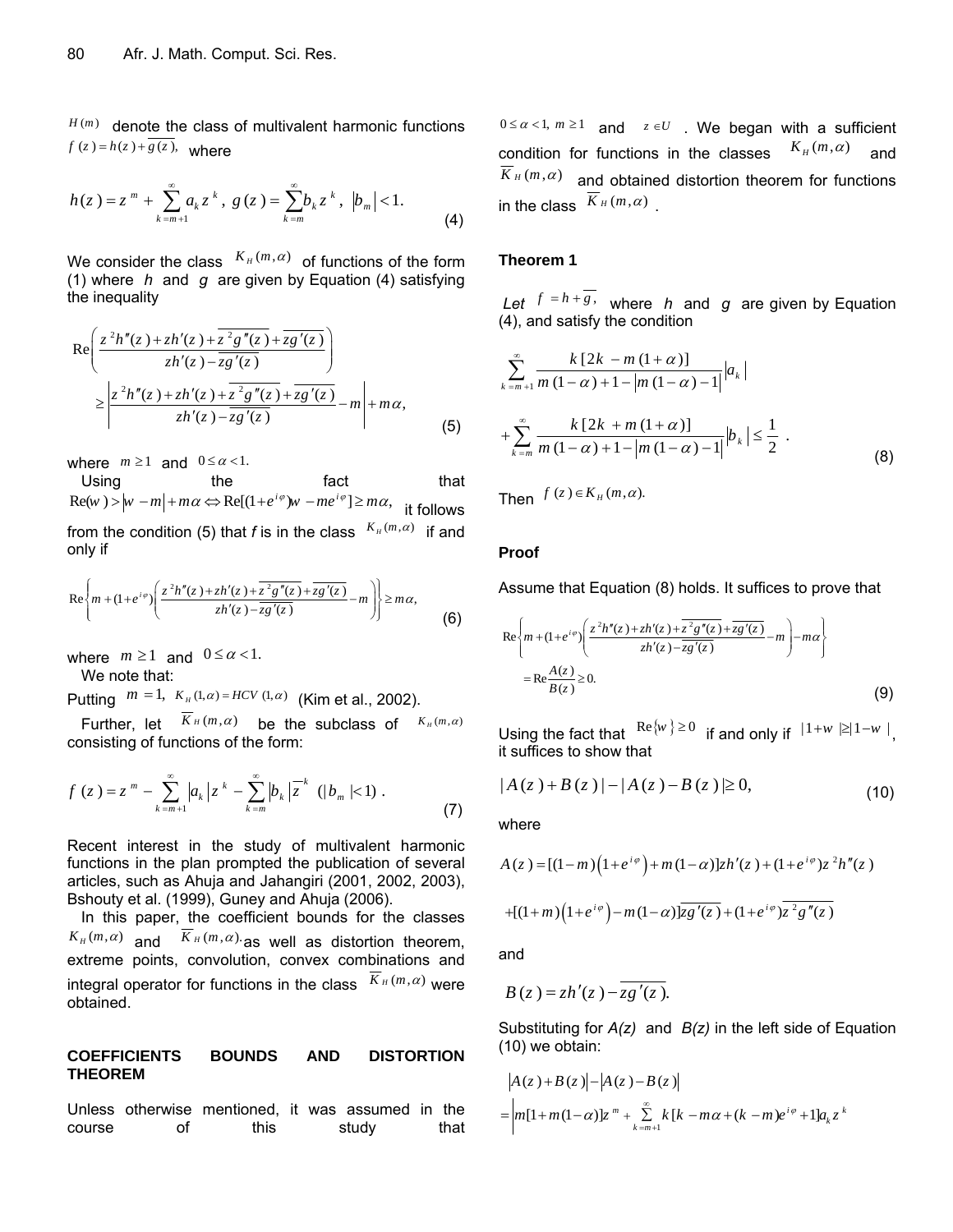$$
\sum_{k=m}^{\infty} k[k + m\alpha + (k+m)e^{i\varphi} - 1] \overline{b_k z^k} \Big|
$$
  
\n
$$
- \Big| m[-1 + m(1-\alpha)] z^m + \sum_{k=m+1}^{\infty} k[k - m\alpha + (k-m)e^{i\varphi} - 1] a_k z^k
$$
  
\n
$$
+ \sum_{k=m}^{\infty} k[k + m\alpha + (k+m)e^{i\varphi} + 1] \overline{b_k z^k} \Big|
$$
  
\n
$$
\geq m[m(1-\alpha)+1)] |z|^m - \sum_{k=m+1}^{\infty} k[2k - m(1+\alpha)+1] |a_k| |z|^k
$$
  
\n
$$
- \sum_{k=m+1}^{\infty} k[2k + m(1+\alpha)-1] |z|^m - \sum_{k=m+1}^{\infty} k[2k - m(1+\alpha)-1] |a_k| |z|^k
$$
  
\n
$$
- \sum_{k=m}^{\infty} k[2k + m(1+\alpha)+1] |b_k| |z|^k
$$

$$
\geq m \left[ (m (1 - \alpha) + 1) - |(m (1 - \alpha) - 1)| \right] |z|^{m}.
$$
  

$$
\left\{ 1 - \sum_{k=m+1}^{\infty} \frac{2k [2k - m (1 + \alpha)]}{m [(m (1 - \alpha) + 1) - |(m (1 - \alpha) - 1)|]} |a_{k}| |z|^{k-m} - \sum_{k=m}^{\infty} \frac{2k [2k + m (1 + \alpha)]}{m [(m (1 - \alpha) + 1) - |(m (1 - \alpha) - 1)|]} |a_{k}| |z|^{k-m} \right\}
$$

 $\geq m \left[ m \left( 1 - \alpha \right) + 1 \right) - \left| \left( m \left( 1 - \alpha \right) - 1 \right) \right| \right]$ 

$$
\cdot \left\{ 1 - \sum_{k=m+1}^{\infty} \frac{2k [2k - m(1+\alpha)]}{m [(m(1-\alpha)+1) - |(m(1-\alpha)-1)|]} |a_k| - \sum_{k=m}^{\infty} \frac{2k [2k + m(1+\alpha)]}{m [(m(1-\alpha)+1) - |(m(1-\alpha)-1)|]} |b_k| \right\} > 0,
$$
  
using Equation (8).

The functions

$$
f(z) = z^{m} + \sum_{k=m+1}^{\infty} \frac{m[(m(1-\alpha)+1)-|(m(1-\alpha)-1)|]}{k[2k-m(1+\alpha)]} x_{k} z^{k}
$$

$$
+ \sum_{k=m}^{\infty} \frac{m[(m(1-\alpha)+1)-|(m(1-\alpha)-1)|]}{k[2k+m(1+\alpha)]} y_{k} z^{k}, \qquad (11)
$$

where  $k = m + 1$  $\sum_{k=m+1} |x_k| + \sum_{k=m} |y_k| = 1,$  $\sum_{k=1}^{\infty} |x_k| + \sum_{k=1}^{\infty} |y_k|$  $\sum_{k=m+1} |x_k| + \sum_{k=m} |y_k| =$  shows that the coefficient bound given by Equation (8) is sharp. This completes the proof of Theorem 1.

# **Corollary 1**

Let  $f = h + g$ , where *h* and *g* are given by Equation (4). Also, let  $1 \le m \le 1/(1-\alpha)$  and if the condition:

$$
\sum_{k=m+1}^{\infty} \frac{k[2k-m(1+\alpha)]}{m^2(1-\alpha)} |a_k| + \sum_{k=m}^{\infty} \frac{k[2k+m(1+\alpha)]}{m^2(1-\alpha)} |b_k| \le 1,
$$
\n(12)

holds, then  $f(z) \in K_H(m, \alpha)$ .

# **Corollary 2**

Let  $f = h + g$ , where *h* and *g* are given by Equation (4). Also, let  $m \ge 1/(1-\alpha)$  and if the condition

$$
\sum_{k=m+1}^{\infty} k \left[ 2k - m(1+\alpha) \right] \left| a_k \right| + \sum_{k=m}^{\infty} k \left[ 2k + m(1+\alpha) \right] \left| b_k \right| \leq 1,
$$
\n(13)

holds, then  $f(z) \in K_H(m, \alpha)$ .

In the following theorem, it is shown that the condition (12) is also necessary for function  $f = h + g$ , where *f* is of the form (7).

# **Theorem 2**

Let  $f = h + g$ , be given by the form (7). Then  $f(z) \in \overline{K}_H(m, \alpha)$ , if and only if the coefficient bound (12) holds.

# **Proof**

Since  $\overline{K}_H(m,\alpha) \subseteq K_H(m,\alpha)$ , we only need to prove this part of the theorem. To this end, for functions  $\overline{K}_H(m,\alpha)$ , it was noticed that the necessary and sufficient condition to be in the class  $\overline{K}_H(m,\alpha)$  is that:

$$
\text{Re}\left\{m+(1+e^{i\varphi})\left(\frac{z^{2}h''(z)+zh'(z)+\overline{z^{2}g''(z)}+\overline{zg'(z)}}{zh'(z)-\overline{zg'(z)}}-m\right)-m\alpha\right\}\geq 0.
$$
\n(14)

This is equivalent to

$$
\text{Re}\left\{\frac{m^2(1-\alpha)z^m-\sum_{k=m+1}^{\infty}k[2k-m(1+\alpha)]|a_k|z^k-\sum_{k=m}^{\infty}k[2k+m(1+\alpha)]|b_k|z^k}{z^m-\sum_{k=m+1}^{\infty}k|a_k|z^k+\sum_{k=m}^{\infty}k|b_k|z^k}\right\}\geq 0.
$$

This condition must hold for all values of  $z \in U$  and for real *α* so that on taking  $z = r < 1$ , the above inequality reduces to:

$$
\frac{1-\sum_{k=m+1}^{\infty} \frac{k[2k-m(1+\alpha)]}{m^2(1-\alpha)} |a_k| r^{k-m} - \sum_{k=m}^{\infty} \frac{k[2k+m(1+\alpha)]}{m^2(1-\alpha)} |b_k| r^{k-m}}{1-\sum_{k=m+1}^{\infty} |a_k| r^{k-m} + \sum_{k=m}^{\infty} |b_k| r^{k-m}} \ge 0.
$$
\n(15)

Letting  $r \to 1^{-}$  through real values, we obtain the condition (12). This completes the proof of Theorem 2.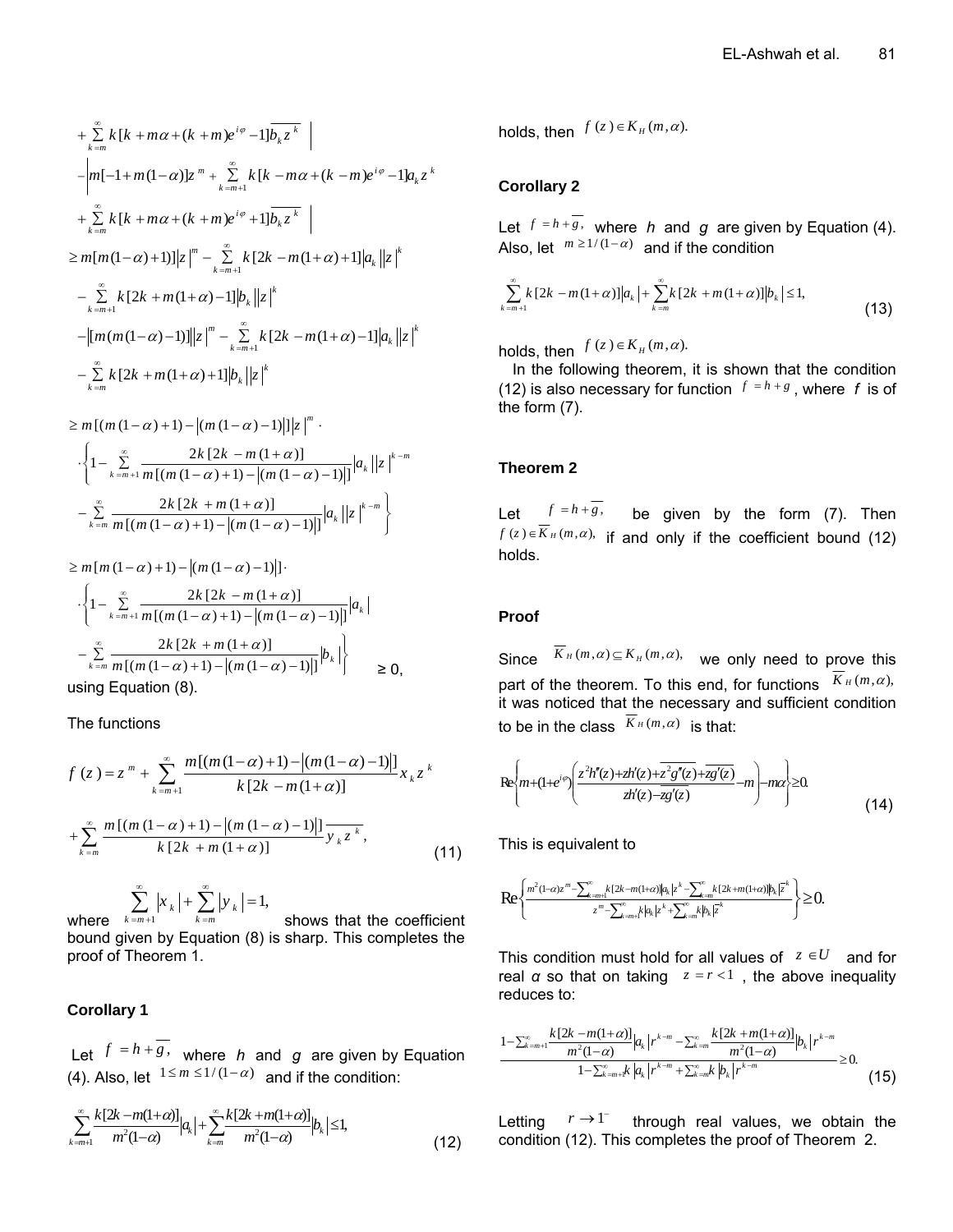#### **Theorem 3**

Let the function  $f(z)$  given by Equation (7) be in the class  $\overline{K}_H(m, \alpha)$ , then for  $z = r < 1$ 

$$
|f(z)| \leq \begin{cases} (1 + |b_m|)r^m + \frac{1}{m+1} \left( \frac{m^2(1-\alpha)}{2+m(1-\alpha)} - \frac{m^2(3+\alpha)}{2+m(1-\alpha)} |b_m| \right) r^{m+1} & , m(1-\alpha) \leq 1 \\ & \\ (1 + |b_m|)r^m + \frac{1}{m+1} \left( \frac{1}{2+m(1-\alpha)} - \frac{m^2(3+\alpha)}{2+m(1-\alpha)} |b_m| \right) r^{m+1} & , m(1-\alpha) \geq 1, \end{cases}
$$
(16)

and

$$
|f(z)| \geq \begin{cases} (1-|b_m|)r^m - \frac{1}{m+1} \left( \frac{m^2(1-\alpha)}{2+m(1-\alpha)} - \frac{m^2(3+\alpha)}{2+m(1-\alpha)} |b_m| \right) r^{m+1} & , m(1-\alpha) \leq 1 \\ & \\ (1-|b_m|)r^m - \frac{1}{m+1} \left( \frac{m^2(1-\alpha)}{2+m(1-\alpha)} - \frac{m^2(3+\alpha)}{2+m(1-\alpha)} |b_m| \right) r^{m+1} & , m(1-\alpha) \geq 1, \end{cases}
$$
(17)

where  $|b_m| \leq \frac{(1-\alpha)}{(3+\alpha)}$ .  $+\alpha)$ 

## **Proof**

If  $m(1-\alpha) \leq 1$ , we have. 1 1 1  $(z)| \leq (1+|b_m|)r^m + \sum_{k=m+1} (|a_k|+|b_k|)r^k$  $(1+|b_m|)r^m + \sum_{k=m+1}^{\infty} (|a_k|+|b_k|)r^m$  $f(z) \le (1 + |b_m|) r^m + \sum_{k=0}^{\infty} (|a_k| + |b_k|) r^k$  $b_m$  |) $r^m$  +  $\sum_{k=1}^{\infty}$  (|a<sub>k</sub> | + |b<sub>k</sub> |) $r^{m+1}$  $=$ m +  $=$ m +  $\leq (1 + |b_m|)r^m + \sum (|a_k| +$  $\leq (1 + |b_m|)r^m + \sum (|a_k| +$ 

$$
\leq (1+|b_m|)r^m + \frac{m^2(1-\alpha)}{(m+1)[2+m(1-\alpha)]}\sum_{k=m+1}^{\infty} (m+1)\bigg(\frac{2+m(1-\alpha)}{m^2(1-\alpha)}\bigg)(|a_k|+|b_k|)r^{m+1}
$$

$$
\leq (1+|b_m|)r^m + \frac{m^2(1-\alpha)}{(m+1)[2+m(1-\alpha)]} \Bigg[ \sum_{k=m+1}^{\infty} \Bigg( \frac{k[2k-m(1+\alpha)]}{m^2(1-\alpha)} \Bigg) |a_k|
$$
  
+ 
$$
\Bigg( \frac{k[2k+m(1+\alpha)]}{m^2(1-\alpha)} \Bigg) |b_k| \Bigg] r^{m+1}
$$
  

$$
\leq (1+|b_m|)r^m + \frac{m^2(1-\alpha)}{(m+1)[2+m(1-\alpha)]} \Bigg[ 1 - \frac{(3+\alpha)}{(1-\alpha)} \Bigg] r^{m+1}
$$
  
= 
$$
(1+|b_m|)r^m + \frac{1}{m+1} \Bigg( \frac{m^2(1-\alpha)}{2+m(1-\alpha)} - \frac{m^2(3+\alpha)}{2+m(1-\alpha)} |b_m| \Bigg) r^{m+1},
$$

which proves the assertion (16) of Theorem 3. The proof of the assertion (17) is similar, thus, it was omitted.

# **Remark 1**

Putting  $m = 1$  in Theorem 3, we improve the result obtained by Kim et al. (2002) by adding the condition  $|b_1| \leq \frac{(1-\alpha)}{(3+\alpha)}$ .

The following covering result follows the left hand inequality Theorem 3.

#### **Corollary 3**

Let the function  $f(z)$  given by (7) be in the class  $\overline{K}_H$ **O**<sub>n</sub>, **2)** then for  $|z| = r < 1$ , we have:

$$
\begin{cases}\n\left| w \right| < \left| \frac{\frac{2+m(3-\alpha)}{(m+1)(2+m(1-\alpha)} - \frac{2+m(3-2m-\alpha(2m+1)}{(m+1)(2+m(1-\alpha))}} |b_m| \right|, m(1-\alpha) \le 1 \right| \\
\frac{\frac{1+m(3+m(1-\alpha)-\alpha)}{(m+1)(2+m(1-\alpha)} - \frac{2+m(3-2m-\alpha(2m+1)}{(m+1)(2+m(1-\alpha))}} |b_m|, m(1-\alpha) \ge 1 \right| < f(U),\n\end{cases}
$$

where  
\n
$$
|b_m| < \frac{2 + m(3 - \alpha)}{2 + m(3 - 2m - \alpha(2m + 1))}
$$
\nor  
\n
$$
|b_m| < \frac{1 + m[3 + m(1 - \alpha) - \alpha]}{2 + m(3 - 2m - \alpha(2m + 1))}
$$

#### **EXTREME POINTS**

Here, the extreme points of the closed convex hull of the class  $\overline{K}_H(m,\alpha)$  denoted by  $c\nvert c \circ \overline{K}_H(m,\alpha)$ . was determined

#### **Theorem 4**

Let *f(z)* be given by (7), then  $f(z) \in clco \overline{K}_H(m, \alpha)$  if and only if

$$
f(z) = \sum_{k=m}^{\infty} [x_k h_k(z) + y_k g_k(z)],
$$
\n(18)

where

$$
h_m(z) = z^m,
$$
  
\n
$$
h_k(z) = \begin{cases} z^m - \frac{m^2(1-\alpha)}{k[2k-m(1+\alpha)]} z^k (k \ge m+1) & , m(1-\alpha) \le 1 \\ z^m - \frac{1}{k[2k-m(1+\alpha)]} z^k (k \ge m+1) & , m(1-\alpha) \ge 1, \end{cases}
$$

And

$$
g_{k}(z) = \begin{cases} z^{m} - \frac{m^{2}(1-\alpha)}{k(2k+m(1+\alpha))} \overline{z}^{k} (k \geq m) & , \ m(1-\alpha) \leq 1 \\ \\ z^{m} - \frac{1}{k(2k+m(1+\alpha))} \overline{z}^{k} (k \geq m) & , \ m(1-\alpha) \geq 1, \end{cases}
$$

Where  $\sum_{k=m}^{\infty} (x_k + y_k) = 1, x_k \ge 0$  and  $y_k \ge 0$ .

In particular, the extreme points of the class  $\overline{K}_H(m,\alpha)$ are  $\{h_k\}(k \ge m+1)$  and  $\{g_k\}(k \ge m)$ , respectively.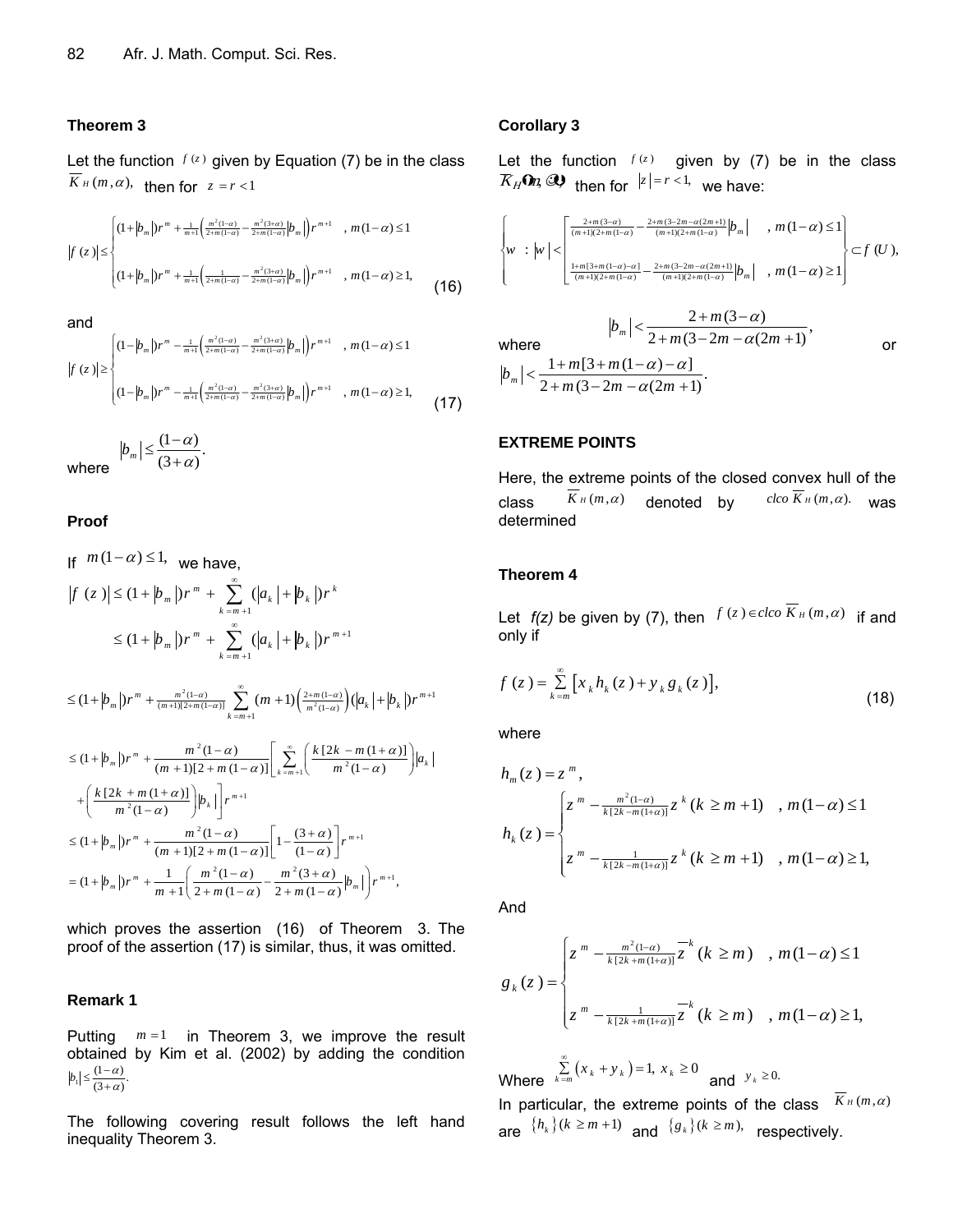# **Proof**

For a function *f(z)* of the form (18), we have:

$$
f(z) = \sum_{k=m}^{\infty} \left[ x_k h_k(z) + y_k g_k(z) \right]
$$
  
\n
$$
= \sum_{k=m}^{\infty} x_k \left( z^m \frac{m^2 (1-\alpha)}{k[2k-m(1+\alpha)]} z^k \right) + y_k \left( z^m \frac{m^2 (1-\alpha)}{k[2k+m(1+\alpha)]} z^k \right)
$$
  
\n
$$
= z^m - \sum_{k=m+1}^{\infty} \frac{m^2 (1-\alpha)}{k[2k-m(1+\alpha)]} x_k z^k - \sum_{k=m}^{\infty} \frac{m^2 (1-\alpha)}{k[2k+m(1+\alpha)]} y_k \overline{z}^k
$$

but,

$$
\sum_{k=m+1}^{\infty} \frac{k \left[2k - m\left(1 + \alpha\right)\right]}{m^2 \left(1 - \alpha\right)} \Big| a_k \Big| + \sum_{k=m}^{\infty} \frac{k \left[2k + m\left(1 + \alpha\right)\right]}{m^2 \left(1 - \alpha\right)} \Big| b_k \Big|
$$
  
= 
$$
\sum_{k=m+1}^{\infty} x_k + \sum_{k=m}^{\infty} y_k = 1 - x_k \le 1,
$$

and  $f(z) \in clco \overline{K}_H(m, \alpha)$ .

Conversely, assume that  $f(z) \in clco \overline{K}_H(m, \alpha)$ . Then

$$
a_k = \frac{m^2(1-\alpha)}{k[2k-m(1+\alpha)]},
$$

and

$$
b_k = \frac{m^2(1-\alpha)}{k[2k+m(1+\alpha)]}
$$

set

 $x_k = \frac{k[2k-m(1+\alpha)]}{m^2(1-\alpha)} |a_k|,$  $=\frac{k\left[2k-m\left(1+\right.\right.}{m^2\left(1-\alpha\right)}$ 

and

 $\frac{[2k+m(1+\alpha)]}{m^2(1-\alpha)}$  $y_k = \frac{k[2k + m(1+\alpha)]}{m^2(1-\alpha)} b_k$  $=\frac{k\left[2k+m\left(1+\right.\right.}{m^2\left(1-\alpha\right)}$ 

Then by using Equation (12), we have  $0 \le x_k \le 1(k = m + 1, m + 2,...)$  and  $0 \le y_k \le 1(k = m, m + 1,...).$ 

$$
x_m = 1 - \sum_{k=m+1}^{\infty} x_k - \sum_{k=m}^{\infty} y_k
$$
 is defined and the equation:  

$$
f(z) = \sum_{k=m}^{\infty} (x_k h_k + y_k g_k).
$$
 is obtained. This completes the proof of Theorem 4.

#### **CONVOLUTION AND CONVEX COMBINATION**

In this section, the convolution properties and convex combination were determined.

Let the functions  $f_j(z)$  be defined by:

$$
f_j(z) = z^m - \sum_{k=m+1}^{\infty} \left| a_{k,j} \right| z^k - \sum_{k=m}^{\infty} \left| b_{k,j} \right| z^k \quad (j = 1, 2), \tag{19}
$$

be in the class  $\overline{K}_H(m,\alpha)$ , we denote by  $(f_1 * f_2)(z)$  the convolution or (Hadamard Product) of the function  $f_1(z)$ and  $f_2(z)$ , that is,

$$
(f_1 * f_2)(z) = z^m - \sum_{k=m+1}^{\infty} |a_{k,1}| |a_{k,2}| z^k - \sum_{k=m}^{\infty} |b_{k,1}| |b_{k,2}| \overline{z}^k.
$$
 (20)

while the integral convolution is defined by

$$
(f_1 \mathcal{F}_2)(z) = z^m - \sum_{k=m+1}^{\infty} \frac{m |a_{k,1}| |a_{k,2}|}{k} z^k - \sum_{k=m}^{\infty} \frac{m |b_{k,1}| |b_{k,2}|}{k} z^k.
$$
 (21)

We first show that the class  $\overline{K}_H(m,\alpha)$  is closed under convolution.

## **Theorem 5**

For  $0 \le \delta \le \alpha < 1$ , let the functions  $f_1(z) \in \overline{K}_H(m, \alpha)$  and  $f_2(z) \in \overline{K}_H(m, \delta).$ 

Then

$$
(f_1 * f_2)(z) \in \overline{K}_H(m, \alpha) \subset \overline{K}_H(m, \delta),
$$
\n(22)

$$
(f_1 \hat{\vee} f_2)(z) \in \overline{K}_H(m, \alpha) \subset \overline{K}_H(m, \delta).
$$
 (23)

#### **Proof**

Let  $f_j(z)(j = 1,2)$  given by Equation (19), where  $f_j(z)$  is in the class  $\overline{K}_H(m,\alpha)$  and  $f_2(z)$  be in the class  $\overline{K}_H(m,\delta)$ . It therefore shows that the coefficients of  $(f_1 * f_2)(z)$  satisfy the required condition given in Equation (12).

For 
$$
f_2(z) \in \overline{K}_H(m, \delta)
$$
, we note that  $|a_{k,2}| < 1$  and  $|b_{k,2}| < 1$ .  
Now for the convolution functions  $(f_1 * f_2)(z)$ , we obtain

$$
\sum_{k=m+1}^{\infty} \frac{k[2k-m(1+\delta)]}{m^2(1-\delta)} |a_{k,1}||a_{k,2}| + \sum_{k=m}^{\infty} \frac{k[2k+m(1+\delta)]}{m^2(1-\delta)} |b_{k,1}||b_{k,2}|
$$
  

$$
\leq \sum_{k=m+1}^{\infty} \frac{k[2k-m(1+\delta)]}{m^2(1-\delta)} |a_{k,1}| + \sum_{k=m}^{\infty} \frac{k[2k+m(1+\delta)]}{m^2(1-\delta)} |b_{k,1}|
$$
  

$$
\leq \sum_{k=m+1}^{\infty} \frac{k[2k-m(1+\alpha)]}{m^2(1-\alpha)} |a_{k,1}| + \sum_{k=m}^{\infty} \frac{k[2k+m(1+\alpha)]}{m^2(1-\alpha)} |b_{k,1}| \leq 1,
$$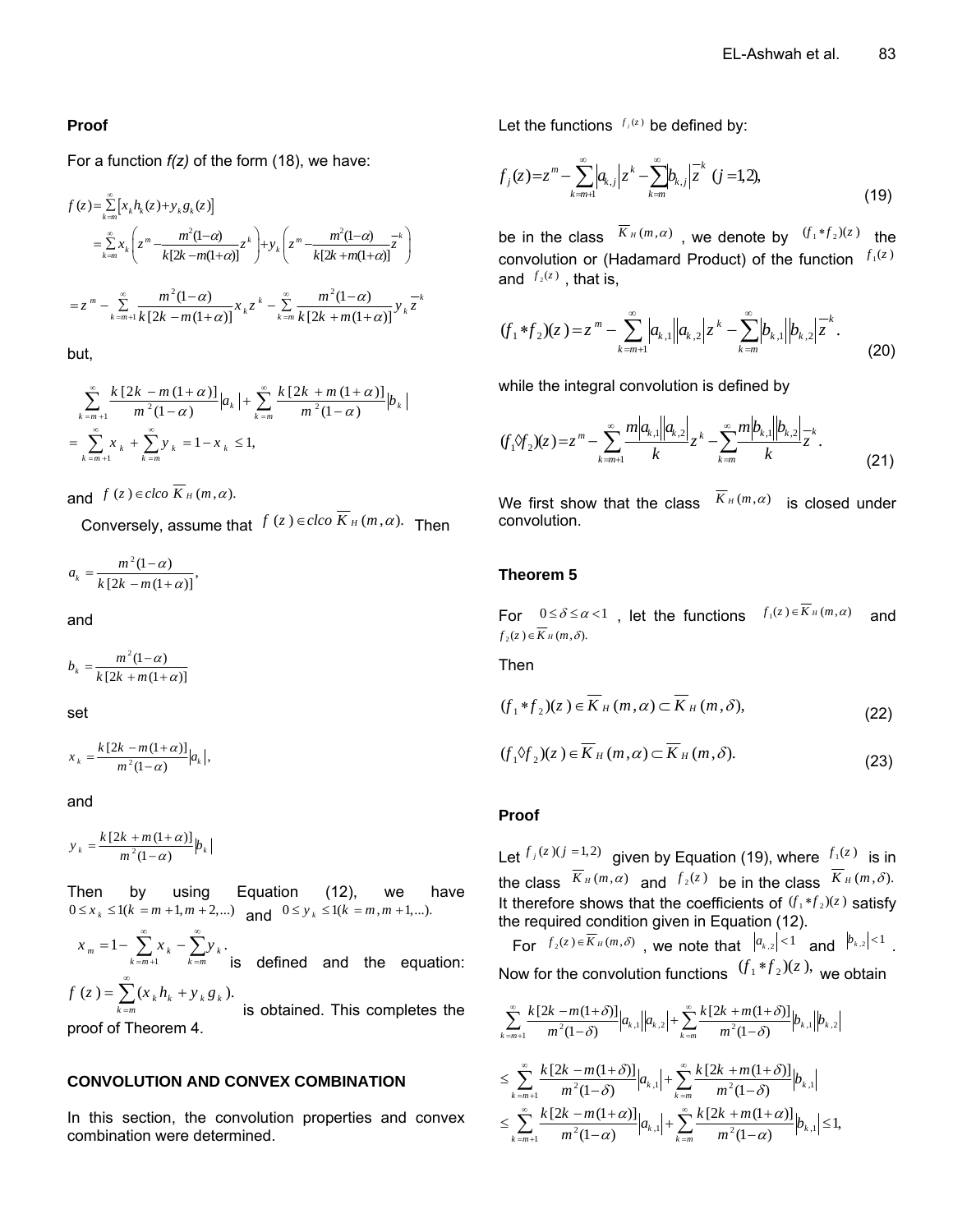since  $0 \le \delta \le \alpha < 1$  and  $f_1(z) \in \overline{K}_H(m, \alpha)$ .

Thus  $(f_1 * f_2)(z) \in \overline{K}_H(m, \alpha) \subset \overline{K}_H(m, \delta)$ . The proof of the assertion (23) is similar, thus, it was omitted. This completes the proof of Theorem 5.

Next we show that  $\overline{K}_H(m,\alpha)$  is closed under convex combinations of its members.

#### **Theorem 6**

The class  $\overline{K}_H(m,\alpha)$  is closed under convex combination.

#### **Proof**

For  $i = 1, 2, ...$ , let  $f_i(z) \in \overline{K}_H(m, \alpha)$ , where

$$
f_i(z) = z^m - \sum_{k=m+1}^{\infty} \left| a_{k,i} \left| z^k - \sum_{k=m}^{\infty} \left| b_{k,i} \right| z^k \right| (z \in U; i = 1, 2, \ldots), \tag{24}
$$

then from  $(12)$ , for  $\sum_{i=1}^{\infty} t_i = 1, 0 \le t_i < 1$  $\sum_{i=1} t_i = 1, 0 \le t_i$ , the convex combination of  $f_i(z)$  may be written as:

$$
\sum_{i=1}^{\infty} t_i f_i(z) = z^m - \sum_{k=m+1}^{\infty} \left( \sum_{i=1}^{\infty} t_i \left| a_{k,i} \right| \right) z^k - \sum_{k=m}^{\infty} \left( \sum_{i=1}^{\infty} t_i \left| b_{k,i} \right| \right) z^k.
$$
 (25)

Then by using Equation (12), we have

$$
\sum_{k=m+1}^{\infty} \frac{k[2k-m(1+\alpha)]}{m^2(1-\alpha)} \left( \sum_{i=1}^{\infty} t_i |a_{k,i}| \right) + \sum_{k=m}^{\infty} \frac{k[2k-m(1+\alpha)]}{m^2(1-\alpha)} \left( \sum_{i=1}^{\infty} t_i |b_{k,i}| \right)
$$
  
= 
$$
\sum_{i=1}^{\infty} t_i \left[ \sum_{k=m+1}^{\infty} \frac{k[2k-m(1+\alpha)]}{m^2(1-\alpha)} |a_{k,i}| + \sum_{k=m}^{\infty} \frac{k[2k-m(1+\alpha)]}{m^2(1-\alpha)} |b_{k,i}| \right]
$$
  

$$
\leq \sum_{i=1}^{\infty} t_i \leq 1.
$$

This completes the proof of Theorem 6.

#### **Integral operator**

Here, a closure property of the class  $K_H(m,\alpha)$  was examined under the generalized Bernardi-Libera-Livingston integral operator (Saitoh et al., 1992),  $L_{c,m}(f(z))$  which is defined by:

$$
L_{c,m}(f(z)) = \left(\frac{c+m}{z^c}\right) \int_0^z t^{c-1} f(t) dt, \ c > -m.
$$
 (26)

#### **Theorem 7**

 $L$ et  $\overline{K}_H(m,\alpha)$ .

Then

$$
L_{c,m}(f(z))\in \overline{K}_H(m,\alpha).
$$

# **Proof**

From Equation (26), it follows that

$$
L_{c,m}(f(z)) = \left(\frac{c+m}{z^c}\right) \int_0^z t^{c-1} \left[h(t) + \overline{g(t)}\right] dt
$$
  
\n
$$
= \left(\frac{c+m}{z^c}\right) \left[\int_0^z t^{c-1} \left(t^m - \sum_{k=m+1}^\infty a_k t^k\right) dt - \int_0^z (t^{c-1} \sum_{k=m}^\infty b_k t^k) dt\right]
$$
  
\n
$$
= z^m - \sum_{k=m+1}^\infty A_k z^k - \sum_{k=m}^\infty B_k z^k,
$$

**Where** 

$$
A_k = \left(\frac{c+m}{c+k}\right) a_k, B_k = \left(\frac{c+m}{c+k}\right) b_k.
$$

Therefore,

$$
\sum_{k=m+1}^{\infty} \frac{k\left[2k-m(1+\alpha)\right]}{m^2(1-\alpha)} \left(\frac{c+m}{c+k}\right) \Big|a_k\Big| + \sum_{k=m}^{\infty} \frac{k\left[2k+m(1+\alpha)\right]}{m^2(1-\alpha)} \left(\frac{c+m}{c+k}\right) \Big|b_k\Big|
$$
  

$$
\leq \sum_{k=m+1}^{\infty} \frac{k\left[2k-m(1+\alpha)\right]}{m^2(1-\alpha)} \Big|a_k\Big| + \sum_{k=m}^{\infty} \frac{k\left[2k+m(1+\alpha)\right]}{m^2(1-\alpha)} \Big|b_k\Big| \leq 1.
$$

Since  $f(z) \in \overline{K}_H(m, \alpha)$ , by using Corollary 1, then  $L_{\varepsilon, m}(f(z)) \in \overline{K}_H(m, \alpha)$ .<br>This completes the proof of Theorem 7.

#### **Remark 2**

Putting  $m = 1$  in the above results, the corresponding results by Kim et al. (2002), with  $k = 1$  is obtained.

#### **Conflict of Interest**

The authors have not declared any conflict of interest.

#### **REFERENCES**

Ahuja OP, Jahangiri JM (2001). Multivalent harmonic star like functions. Ann. Univ. Mariae Curie-Sklodowska 55(1):1-13.

- Ahuja OP, Jahangiri JM (2002). On a linear combination of classes of multivalently harmonic functions, Kyungpook. Math. J. 42(1):61-70. Ahuja OP, Jahangiri JM (2003). Multivalent harmonic starlike functions
- with missing coefficients. Math. Sci. Res. J. 7(9):347-352. Al-Shaqsi K, Darus M (2008). On harmonic functions defined by
- derivative operator. J. Ineq. Appl. Art. ID 263413.
- Bshouty D, Hengartner W, Naghibi-Beidokhti M (1999). P-valent harmonic mapping with finite Blaschke dilatation. Ann. Univ. Mariae